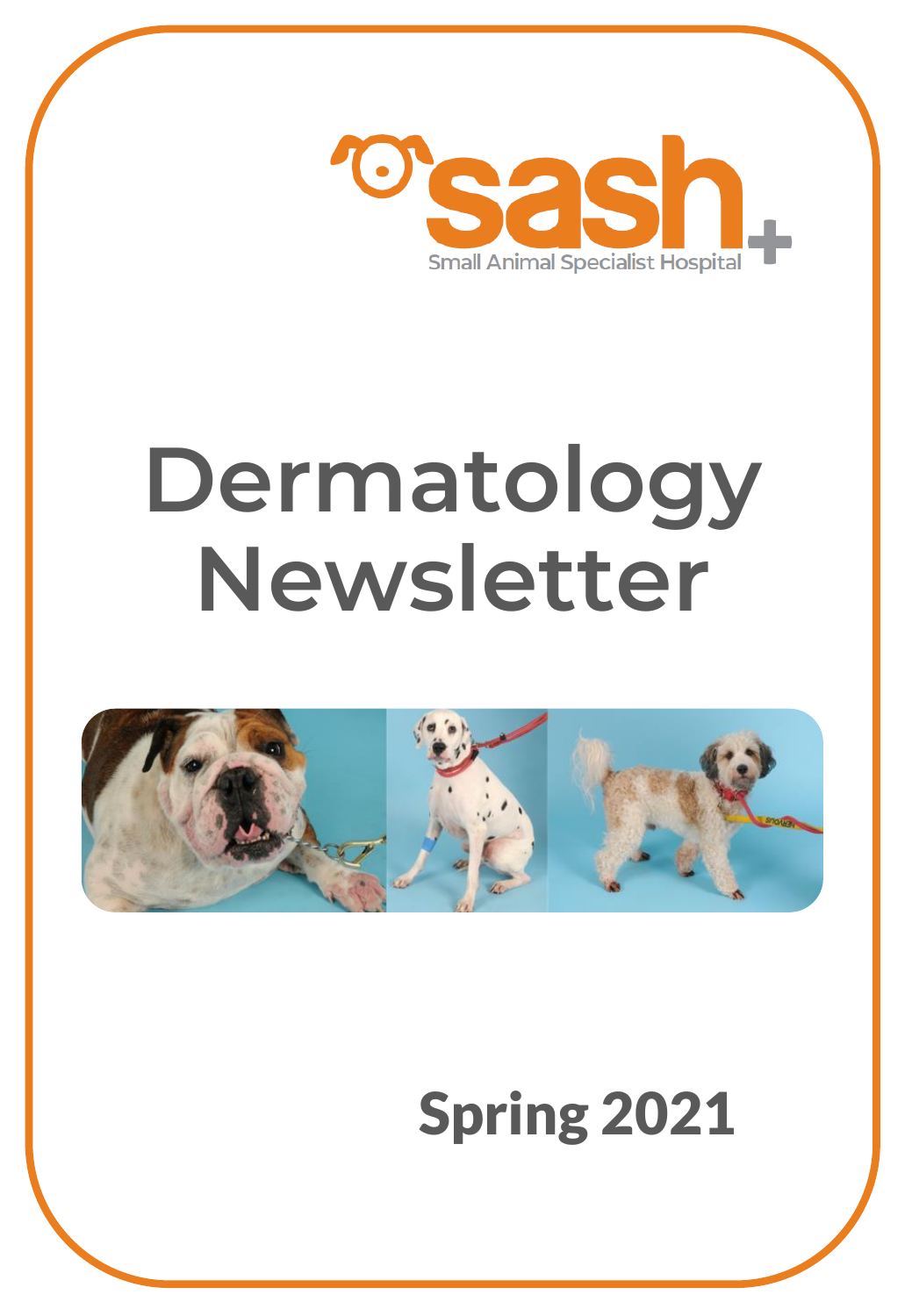

It has been a while since we sent a dermatology newsletter and we felt that now was a really good time to write to you as you may be seeing more patients presenting with pruritus. With many owners now working from home, mild signs of pruritus in pets, which may have been less apparent previously, are being detected. We also have some exciting news to announce..

# WHAT'S NEW IN DERMATOLOGY AT SASH

# Aesculight CO2 laser

We are very excited to announce that we have just received our Aesculight laser from the US! Lasers cut, ablate and coagulate tissues, resulting in less haemorrhage, pain and wound dehiscence, and destroy bacteria, reducing the risk of post-operative infection. Whilst this has many surgical uses from anal sacculectomy to cystotomy, we shall be using it predominantly in our patients with:

- Apocrine cystomatosis (Figure 2)
- Pododermatitis some requiring podoplasty (and removal of interdigital lesions in interdigital furunculosis) (Figure 3)
- Aural mass removals (e.g. Aural polyp)
- Actinic disease (actinic keratoses, SCC, haemangioma, skin resurface) (Figures 4)
- Pinnal ablation
- Viral papilloma removal
- Oral EGC removal



*Figure 1. Aesculight CO2 laser in action*



*Figure 2. Actinic disease*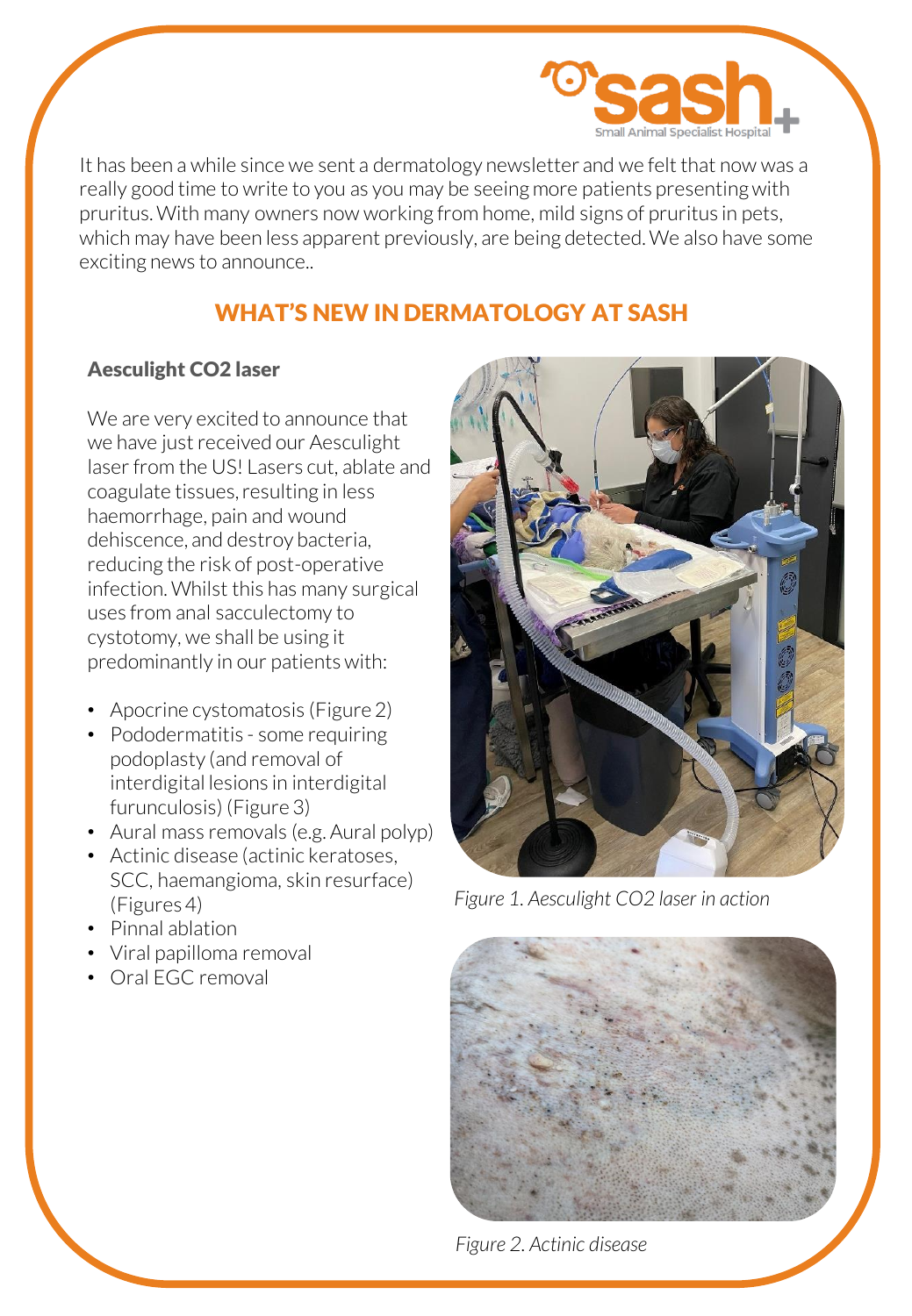

*Figure 3: This patient had severe interdigital furunculosis most likely due to underlying allergic skin disease, abnormal weight distribution due to obesity and osteoarthritis leading to short hairs being driven into the skin (usually from the plantar / palmar aspects of the feet appearing as interdigital nodules visible dorsally between the toes). In the second image the CO2 laser is used to excise the interdigital lesion with minimal haemorrhage. Partial fusion podoplasty may be appropriate where there are localised recurrent cystic hair follicles due to poor conformation. Laser podoplasty has minimal post-operative pain and a quicker recovery period (patients usually weight bear immediately after the procedure). The CO2 laser is used to remove all the abnormal tissue, ablate hair-follicle cysts and sinus tracts, and to resurface the foot. Recurrence is less likely following laser podoplasty, as hair follicles, follicular cysts and sinus tracts are ablated and re-placed with scar tissue. In this case two small hairs can be seen (yellow arrow Figure 1) which were causing the marked foreign body reaction. The wounds are left to heal by secondary intention with regular post operative bandage changes. In these cases, it is important to address the underlying predisposing factors (obesity, musculoskeletal disorders), perpetuating factors (chronic inflammation, hyperketatosis) and secondary factors (bacterial infection commonly, sometimes multidrug resistant bacteria). It is important to not only remove the interdigital lesion but to also address the pseudopad which is visible on the plantar and palmar aspects of the feet. Tip – when examining patients with interdigital fucunculosis, examine the underside of the feet to assess the pathology here (look for pseudopad formation as seen in this image along with hyperkeratotis).*

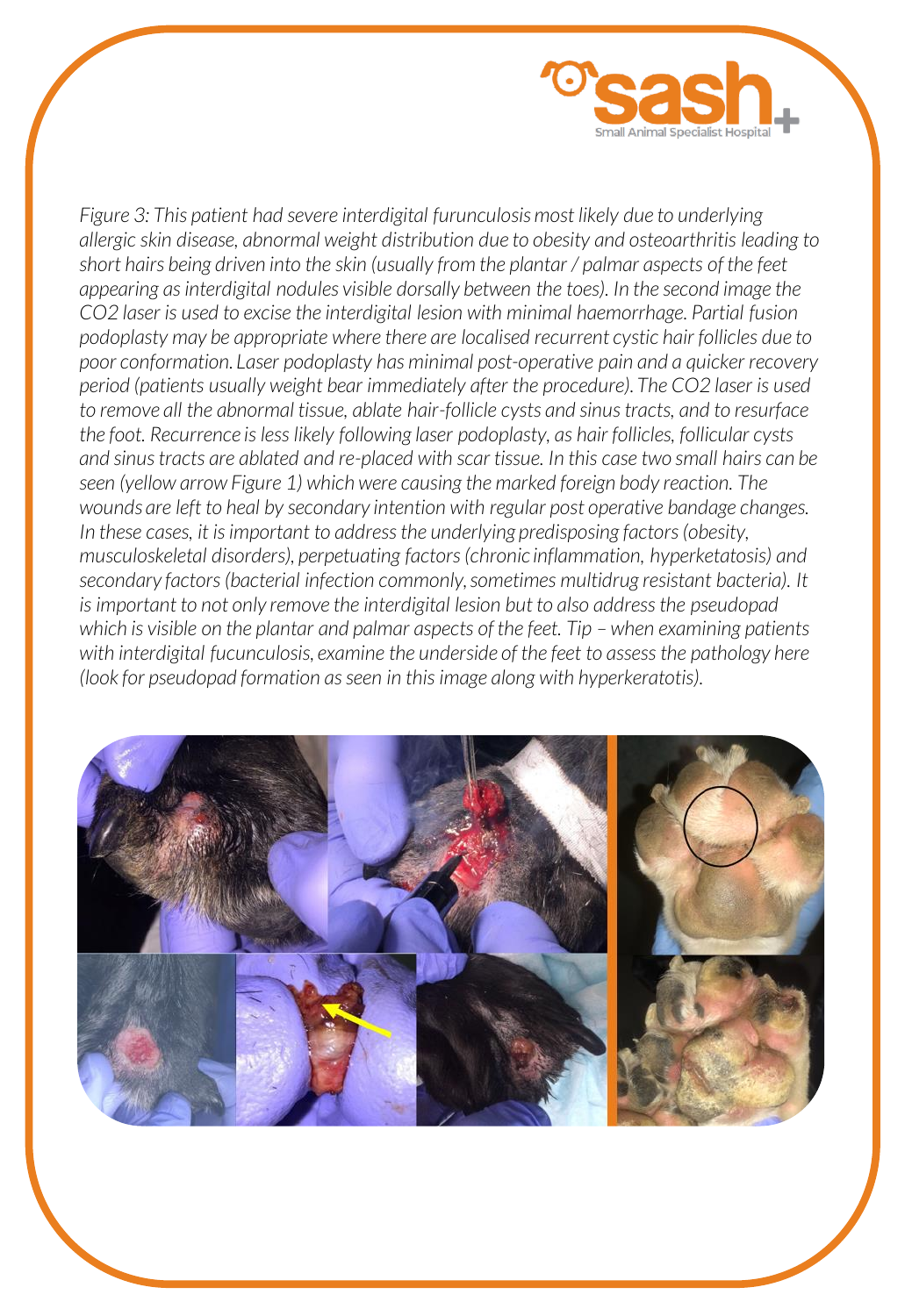



*Figure 4: Ceruminous cystomatosis is a syndrome that affects the concave pinna, external orifice, and occasionally external ear canal of cats causing otitis externa but it can be seen secondary to chronic otitis externa. It tends to affect middle-aged to older cats, but any age may be affected. There are multiple, often coalescing papules, vesicles, nodules, or plaques that are blue / grey / brown / black. If punctured, a yellowish to brown fluid may be expressed. The lesions can respond well to laser therapy.* 

#### New clinicians and nurses

The dermatology department is growing with Courtney and Sophie joining as clinicians and Lauren, Jess and Chloe as our new dermatology nurses





#### CourneyLudwigBSc BVMS MANZCVS (Feline Medicine)

#### Veterinary Dermatology Resident

Courtney has commenced a three year dermatology residency program having recently completed a rotating internship followed by a dermatology internship at SASH. She has also recently passed the Australian Membership examination in feline medicine. She is really excited to have embarked on her dermatology specialist training and will be seeing referral cases at North Ryde on a Monday, Wednesday, Thursday and Friday.

#### Sophie Tyler BVetMed DipECVD MANZCVS (Canine & Feline Medicine)

### EBVS® and RCVS specialist in Veterinary **Dermatology**

Sophie has joined us from the University of Bristol in the UK. She is consulting Monday, Tuesday, Wednesday and Thursday or Friday at North Ryde, and every other Thursday other Thursday at Tuggerah when the COVID-19 restrictions lift. She enjoys all aspects of small animal dermatology and is looking forward to getting to know our referring vets.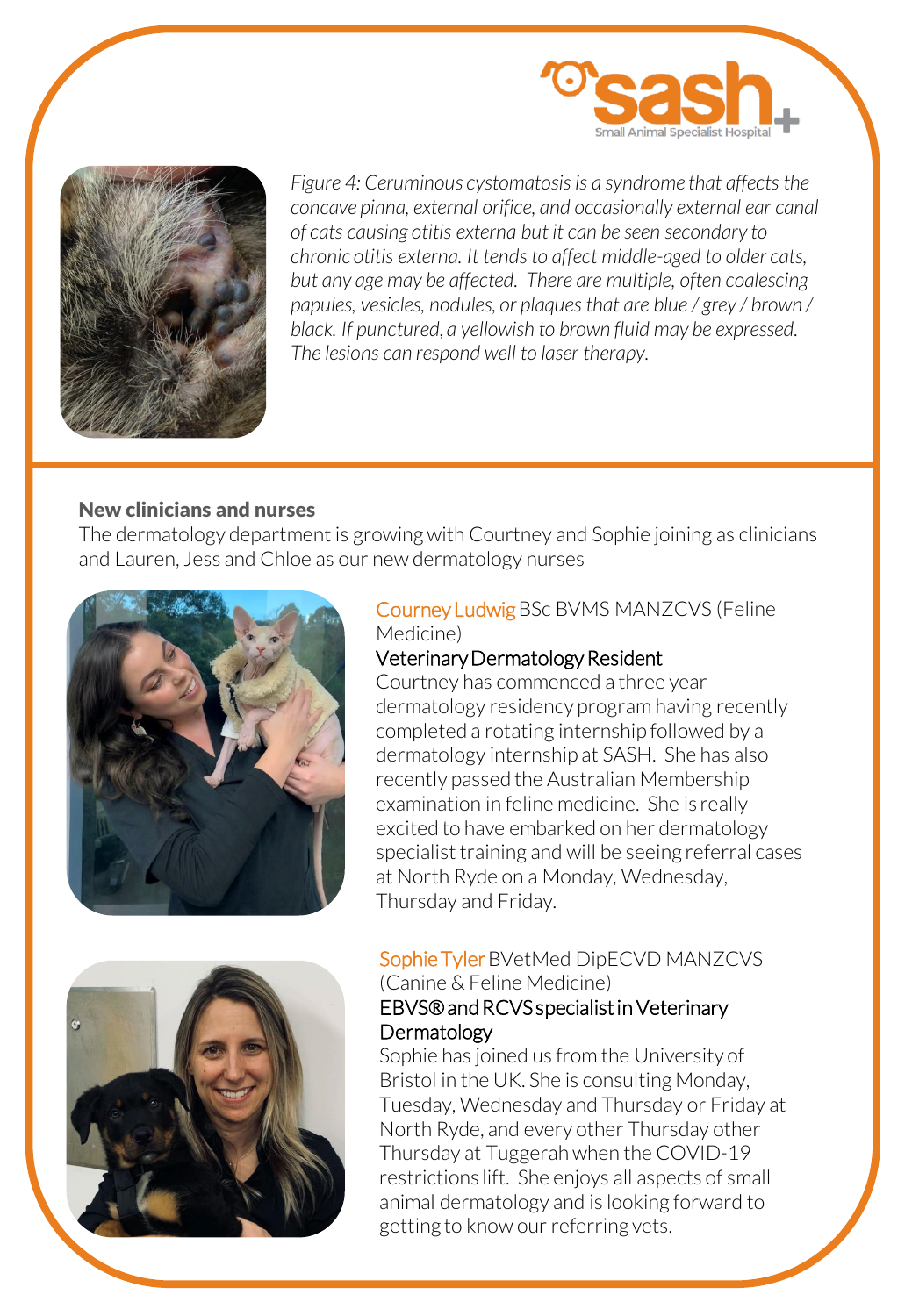



# Lauren Leffler CertVNECC Veterinary Dermatology Nurse

Lauren joins us from the SASH ICU and ECC department. She brings a wealth of experience from her extensive training in these settings and will be joining our other dermatology nurses Laura Salim and Karolien Eckert (currently on maternity leave) in playing a very active role in the service including the formulation of immunotherapy vaccinations, performing intradermal tests, anaesthesia and consulting.



# Jess Nash Cert IV Veterinary Nursing Veterinary Dermatology Nurse

Jess is our dedicated dermatology nurse at Tuggerah. She is enthusiastic about her new role in dermatology. In her spare time she runs a busy cat fostering and rehoming service. At SASH she also works in within the ECC department.



#### Chloe Ryan Cert IV Veterinary Nursing Veterinary Dermatology Nurse

Chloe joins us with excellent nursing experience in general practice, including as a head nurse for a busy multi-site high quality practice in SW Sydney, and as dermatology nurse for Linda. She brings a wealth of knowledge about patient care and client communication to her new role in dermatology.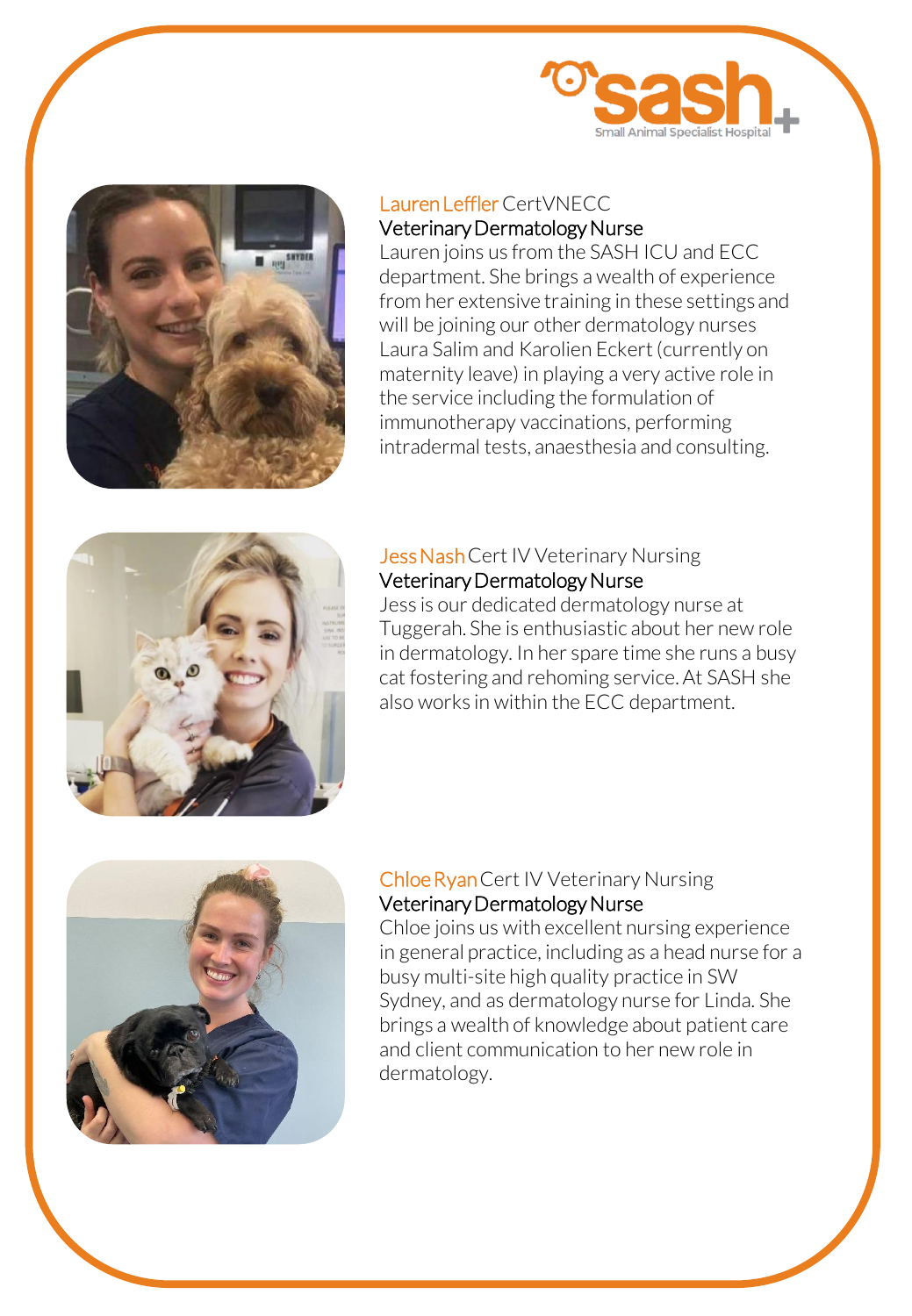

## Extra consulting days at SASH Central Coast (Tuggerah)

Philippa will now be consulting at Tuggerah on Monday, Wednesday and Thursday each week whilst COVID-19 restrictions are in place. When restrictions are lifted, Philippa will continue at Tuggerah on Wednesday and every second Thursday, and Sophie alternate Thursdays.

### SASH Dermatology services

Due to the current COVID-19 restrictions, our consulting days have changed temporarily including an extra day of consultations at Tuggerah.

Dermatology consulting is available at:

|                                                                                                                                                                                               | Mon      | Tue    | Wed      | Thur                   | Fri      |  |
|-----------------------------------------------------------------------------------------------------------------------------------------------------------------------------------------------|----------|--------|----------|------------------------|----------|--|
| SASH North Ryde                                                                                                                                                                               |          | Linda  | Linda    |                        | Linda    |  |
|                                                                                                                                                                                               | Sophie   | Sophie | Sophie   | Sophie                 |          |  |
|                                                                                                                                                                                               | Courtney |        | Courtney | Courtney               | Courtney |  |
| SASH Central coast                                                                                                                                                                            | Philippa |        | Philippa | Philippa               |          |  |
| Gregory Hills (SW                                                                                                                                                                             |          |        |          | Linda (every           |          |  |
| Sydney, near Camden)                                                                                                                                                                          |          |        |          | 2 <sup>nd</sup> Thurs) |          |  |
| <b>Skin histopathology &amp; cytology:</b> express post samples (submission forms available $here$ ) –                                                                                        |          |        |          |                        |          |  |
| reports contain clinical recommendations                                                                                                                                                      |          |        |          |                        |          |  |
| Immunotherapy service (allergy vaccines): available via allergy blood testing (Allercept) for<br>atopic patients remaining in primary care, or via skin allergy testing for referral patients |          |        |          |                        |          |  |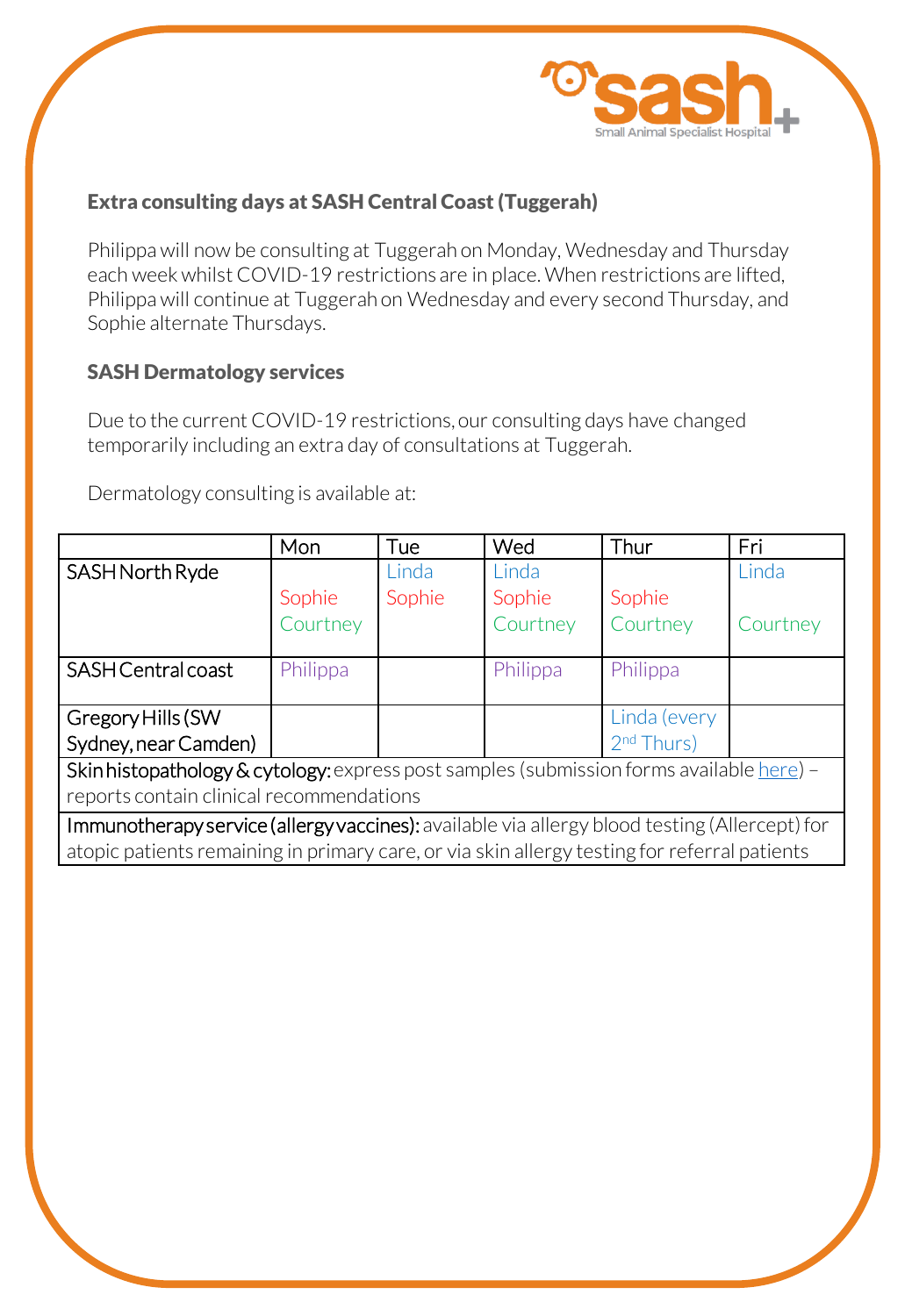# LOKIVETMAB vs. OCLACITINIB vs. CICLOSPORIN



With more tools being added to our toolkit for managing canine allergic skin disease we thought it may be useful to briefly discuss the three main licensed non glucocorticoid medications that are now available. Although it is fantastic to have more therapeutics to choose from, sometimes it can be confusing when deciding which medications / therapeutics to use and when.

As you are aware, there is no cure for these patients and deciding on an individually tailored management plan for each patient is very important and sometimes we cannot predict which medications dogs will respond to best. We do know however, that infection control is vital in managing pruritus (microbial and parasitic). It has been demonstrated that caregiver burden in owners of dogs with atopic or other chronic allergic dermatitis is linked to treatment complexity and disease severity and greater treatment plan complexity is associated with higher caregiver burden. The independence of this relationship highlights the importance of simplicity in effective treatment planning.

Before prescribing any of the following medications it is important that allergic skin disease has been correctly diagnosed by ruling out other causes of pruritus / recurrent pyoderma and considering the signalment and clinical presentation also (e.g. a 10 yr old dog with no history of allergic skin disease is more likely to have other causes of pruritus).

The initial steps of the dermatological workup are to rule out ectoparasites: a coat brushing to rule out fleas, hair plucks / skin scrapes / squeezing of the skin to rule out mites, and cytologic examination of skin and ears (even if the skin looks normal if the area is pruritic it is still wise to sample). Skin lesions and pruritus associated with flea allergy dermatitis are most common at the lumbosacral area, tail base, and caudomedial thighs. Patients with allergic skin disease exhibit frequent, sometimes recurrent, staphylococcal and yeast skin infections, which can exacerbate pruritus and dermatitis. Therefore, patients predisposed to secondary skin infection should be considered and screened for allergic skin disease.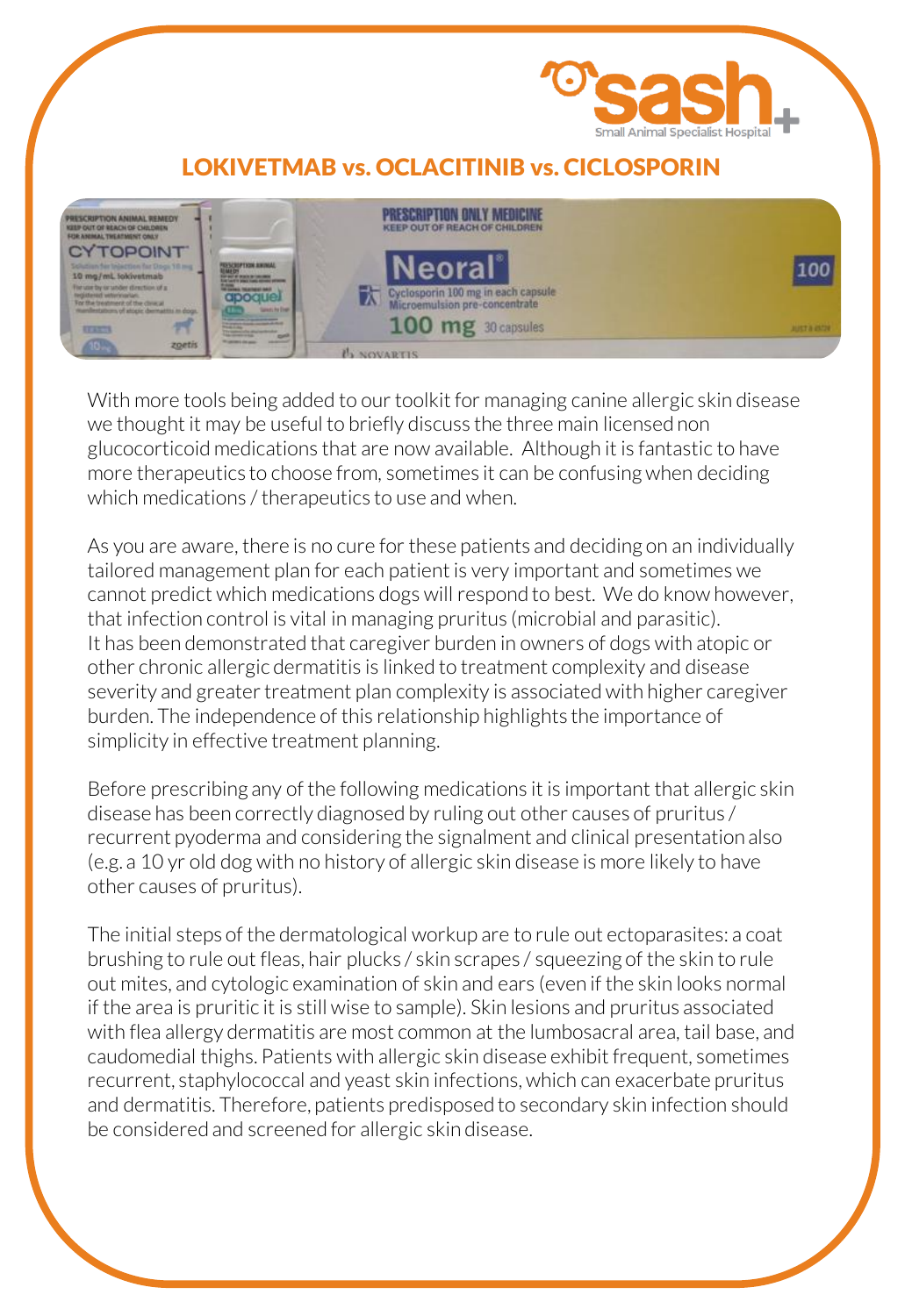A patient with cutaneous adverse food allergy can present clinically in exactly the same way as an atopic patient (gastrointestinal signs / non seasonal pattern will increases the suspicion of food allergy) therefore an 8-week food trial (novel protein or a hydrolysed diet) is required to differentiate the two diseases.

Both lokivetmab and oclacitinib have a fast onset compared to ciclosporin therefore these are the most appropriate medications to use when a fast onset of action is required. Lokivetmab has quite a variable duration of activity therefore this can be problematic with food trials (lasting up to 8 weeks in some patients). Anecdotally, lokivetmab and oclacitinib do not seem to improve the severe inflammation seen in otitis externa. Note that lokivetmab is now licensed for non – atopic types of allergy also.

| APOOUEL/OCLACITINIB                                                                                                                                                                                                                                | OKIVETMAB / CYTOPOINT                                                                                                                                                         |  |  |
|----------------------------------------------------------------------------------------------------------------------------------------------------------------------------------------------------------------------------------------------------|-------------------------------------------------------------------------------------------------------------------------------------------------------------------------------|--|--|
| Small molecule pharmacologic                                                                                                                                                                                                                       | <b>Biologic</b>                                                                                                                                                               |  |  |
| Targeted JAK enzyme inhibitor preventing<br>signals generating by JAK-1 depended<br>cytokines involved in pruritus and<br>inflammation with minimal effects on JAK-2<br>dependent cytokines involved in<br>haematopoeisis / innate immune function | Anti II-31-cytokine monoclonal antibody                                                                                                                                       |  |  |
| Affects more than one cytokine (primarily                                                                                                                                                                                                          | Specific for IL-31 (key mediator responsible                                                                                                                                  |  |  |
| allergic)                                                                                                                                                                                                                                          | for pruritus in atopic dermatitis)                                                                                                                                            |  |  |
| Short half life (4.1 hours)                                                                                                                                                                                                                        | Long half life (16 hours)                                                                                                                                                     |  |  |
| Given twice daily orally for 14 days (0.4 - 0.6<br>mg/kgBID) then SID                                                                                                                                                                              | Given subcutaneously every 4-8 weeks                                                                                                                                          |  |  |
| Any allergic skin disease in dogs > 12 months                                                                                                                                                                                                      | Any allergic skin disease in ANY age                                                                                                                                          |  |  |
| of age                                                                                                                                                                                                                                             |                                                                                                                                                                               |  |  |
| Try to avoid the concurrent use with other<br>immunomodulatory medications.<br>Most common reported side effect is<br>vomiting / diarrhoea but clinically we see                                                                                   | May induce transient or persistent anti-drug<br>antibodies. The induction of such antibodies<br>is uncommon and may have no effect<br>(transient anti-drug antibodies) or may |  |  |
| more commonly that it can impede the<br>resolution of pyoderma                                                                                                                                                                                     | result in a noticeable decrease in efficacy<br>(persistent anti-drug antibodies) in animals<br>that responded to treatment previously.                                        |  |  |
| Avoid in demodicosis.                                                                                                                                                                                                                              | Anecdotally this be best used in allergic dogs                                                                                                                                |  |  |
| Should not interfere with an intradermal<br>test                                                                                                                                                                                                   | with itch but not severe skin inflammation.<br>Sometimes lokivetmab therapy is successful<br>in some patients that had an insufficient<br>response to oclacitinib.            |  |  |
|                                                                                                                                                                                                                                                    | Should not interfere with an intradermal<br>test.                                                                                                                             |  |  |

A brief overview comparing oclacitinib with lokivetmab: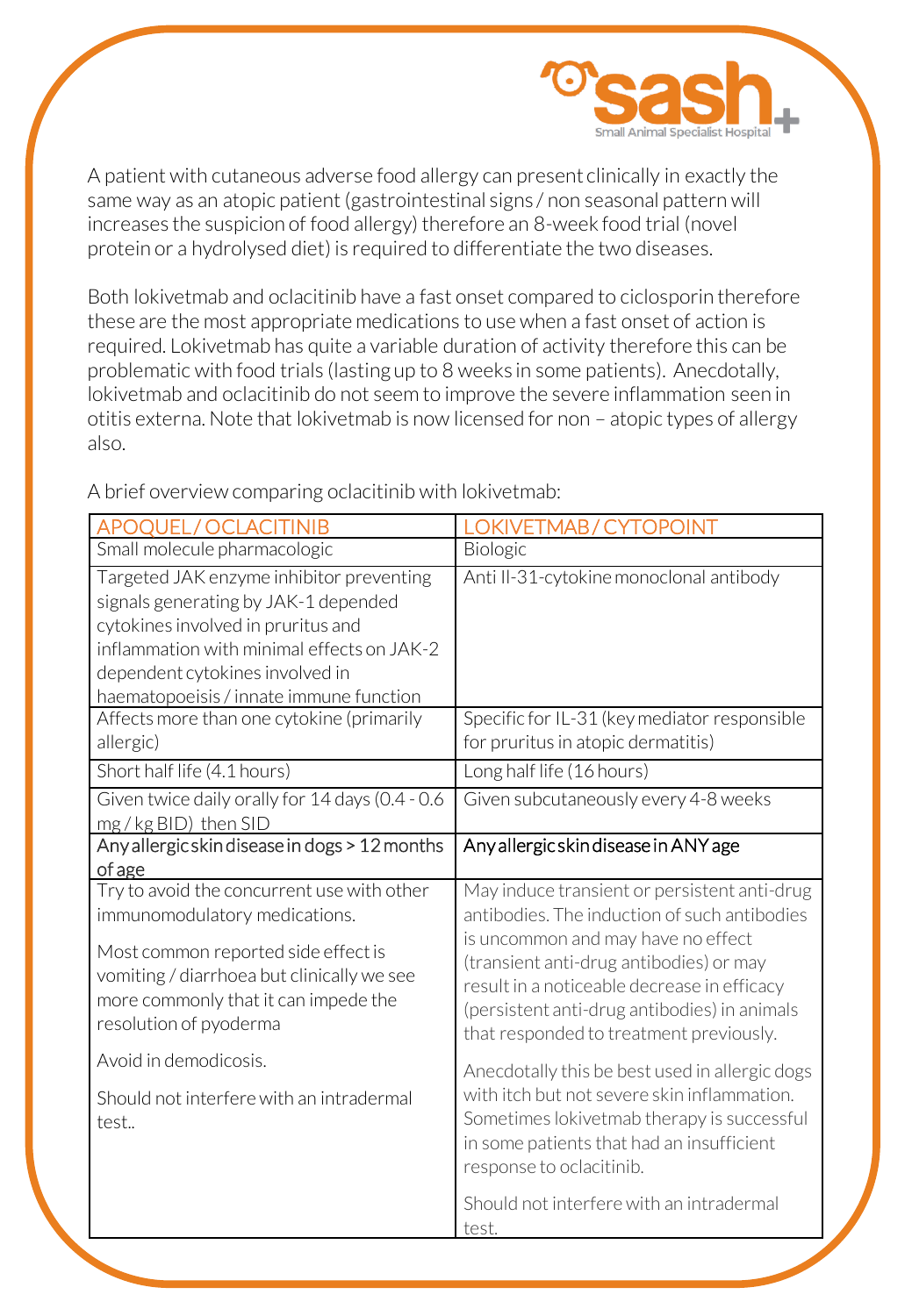

Ciclosporin has been licensed for several years now. It can be more expensive in larger breed dogs. Ciclosporin can be useful when a dietary trial has been performed and atopic dermatitis has been diagnosed. It can also be effective in patients with recurrent pyoderma to help prevent recurrence (once the infection has been treated). The key points summarising this medication:

# CICLOSPORIN / ATOPICA / NEORAL

- A calcineurin inhibitor that, at low doses, exerts an anti-inflammatory and immunomodulatory effect through inhibition of T-cell activation.
- Approved for the long-term control of atopic dermatits at the starting oral dose of 5 mg/kg q24h for at least 6 to 8 weeks because clinical benefit has slow onset; the full benefit of this drug is usually observed after 8 weeks of administration
- Oral predisolone or oclacitinib can be administered concurrently in the first 3 to 4 weeks to overcome the slow onset of clinical effect; a recent study showed that the administration of oral prednisolone (1 mg/kg q24h for 7 days then q48h for 14 days) with cyclosporine at 5 mg/kg led to a rapid reduction in pruritus and skin lesions
- In patients with good response to cyclosporine, the long-term dose and/ or frequency are adjusted as needed for therapeutic effect (i.e. Reduced to the lowest effective dose)
- Vomiting and diarrhea are seen in 30% of patients but are usually self-limiting within the first 7 to 10 days; administration with food or freezing the cyclosporine capsules may help decrease gastrointestinal upset.
- As with many immunosuppressive drugs, opportunistic infections (eg, fungal infections) may develop in susceptible individuals receiving cyclosporine and we would see this more in patients receiving two immunosuppresive medications
- Less commonly reported dermatologic adverse effects include hypertrichosis, gingival hyperplasia, psoriasiform-lichenoid-like dermatitis, and hyperplastic verrucous lesions. These effects usually regress with dose tapering and/or discontinuation of the ciclosporin.

These three medications that we have briefly discussed do not interfere with intradermal tests unlike prednisolone. As you are aware immunotherapy with the view to desensitisation is the safest long term way of managing atopic dermatitis. Allergen-immunotherapy (based on skin &/or serum testing): helps 60-70% of patients reduce/stop other treatments; takes 6-12mnths to see effect; adjusting the dose to each patient is important.



*This patient developed dermatophytosis (M. Canis) after receiving prednisolone and ciclosporin long term for immune mediated skin disease.*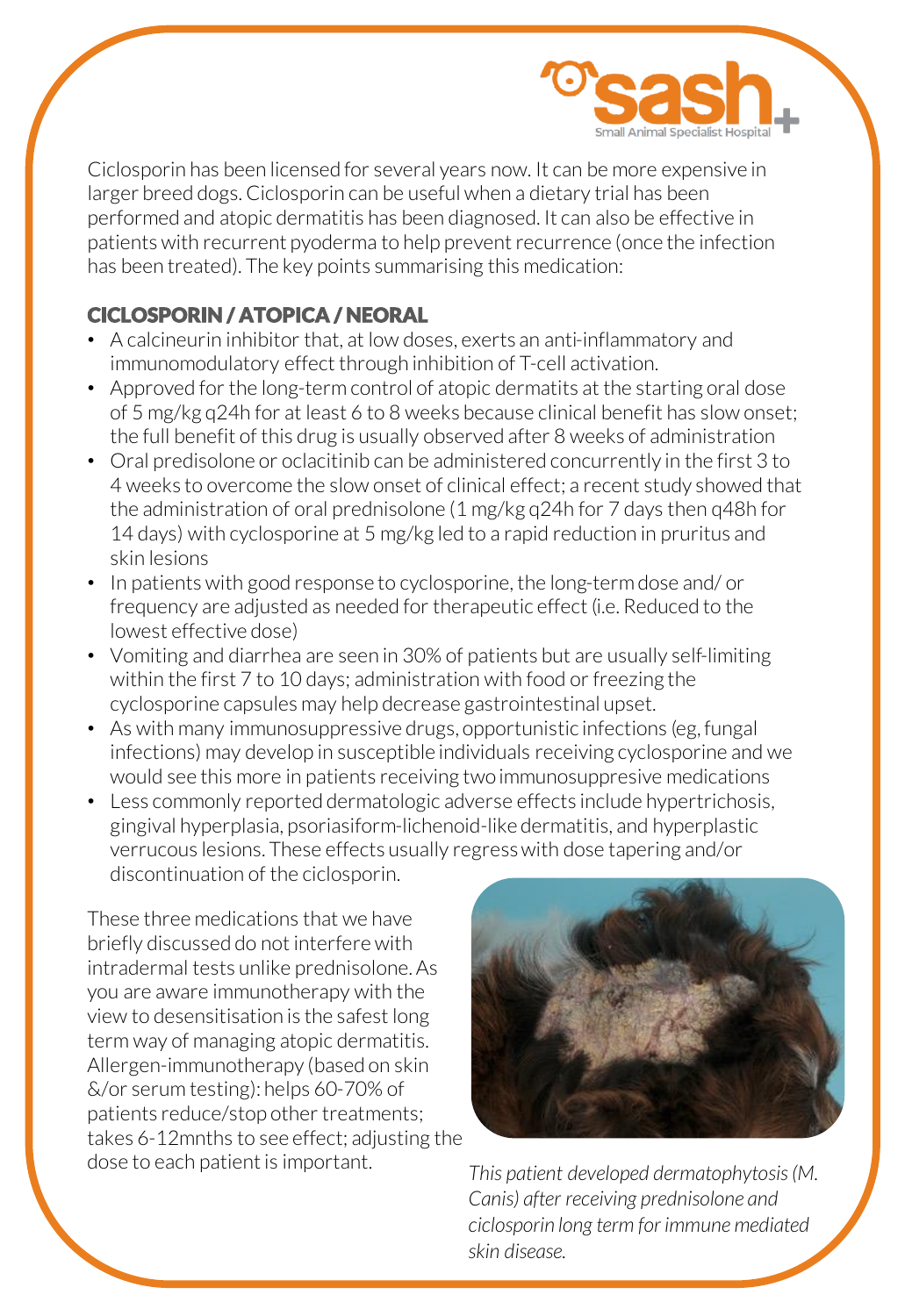

# UPDATE: FELINE EOSINOPHILIC GRANULOMA COMPLEX



This "complex" / cutaneous reaction pattern consists of a loosely grouped set of clinical syndromes and is the hall mark of allergic skin disease in the cat (flea / food / environmental allergens):

1)The first is indolent ulcer, also known as "rodent ulcer". This typically affects the upper lip. Lesions initially start as focal ulceration on the lip margin. As the condition progresses, the lip can become ulcerated and fibrotic, resulting in the deformation of the entire rostral portion of the lip. The lesion can be pruritic when complicated by bacterial infections.

2)The second syndrome is eosinophilic granuloma, also called "linear granuloma". Lesions can appear in a variety of locations. Lesions on the rear legs typically appear as linear areas of dermal thickening on the caudal aspect of the thigh. Erosion or ulceration is common. This syndrome also may present as proliferative lesions in the mouth, especially on the tongue or hard palate, or as poorly defined chin swelling ("fat chin"). These lesions may or may not be pruritic.

3) The third clinical syndrome is the eosinophilic plaque. These lesions are most frequent on the ventral abdomen and medial thighs, yet may appear in other locations.

### An approach to a possible EGC lesion:

• Obtain a thorough history, perform a thorough examination (always check the oral cavity, is there hypotrichosis over the caudoventral abdomen indicating overgrooming, take samples for a trichogram – are the ends of the hairs broken?).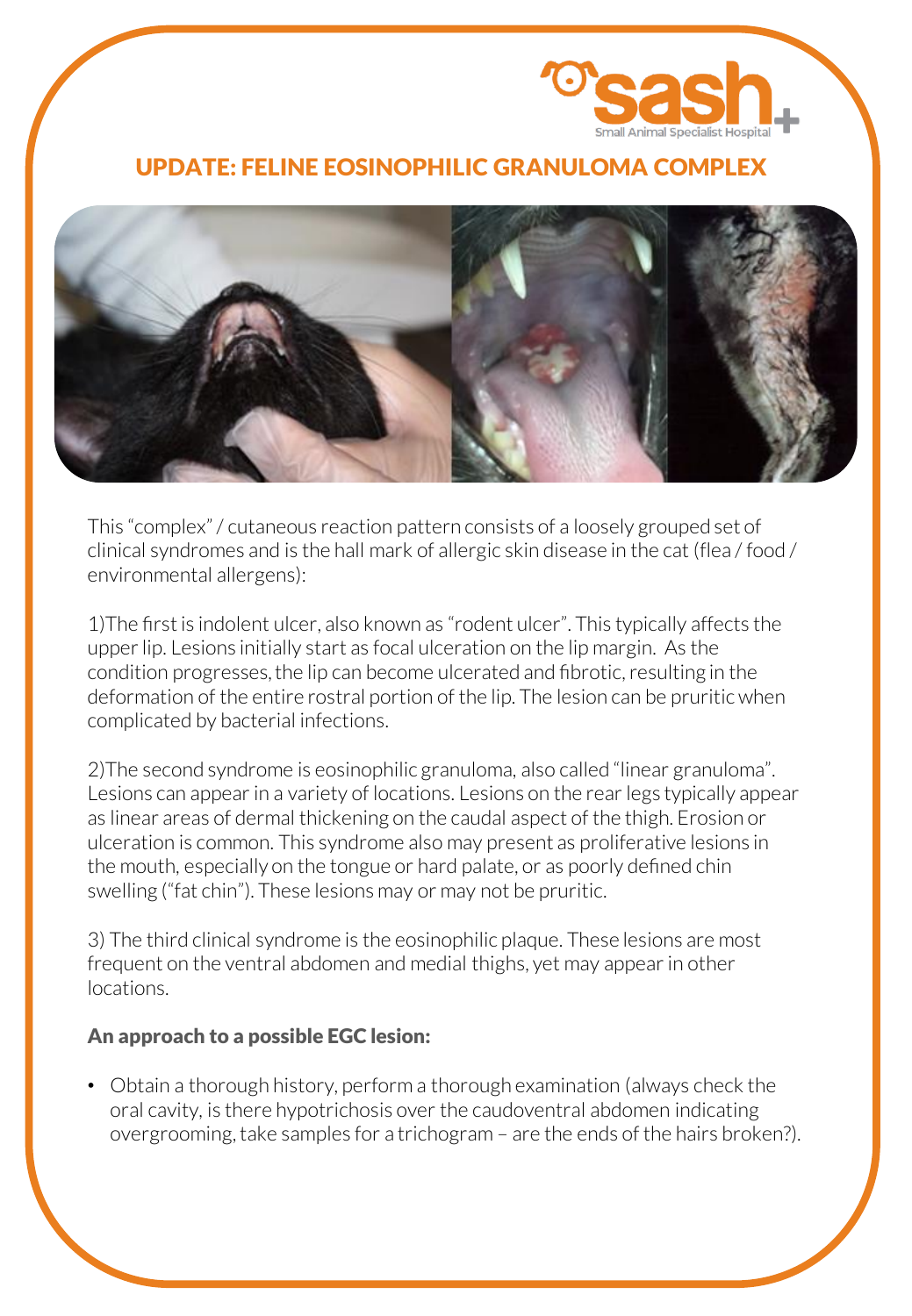

- Clinical signs and cytological examination (large numbers of eosinophils + secondary bacterial, intracellular infection and neutrophilic inflammation). NOTE these lesions can mimic neoplastic lesions such as SCC / fibrosarcoma or infectious lesions such as deep bacterial / fungal / viral disease therefore biopsy is sometimes required.
- Coat brushing to assess for fleas.
- Investigate the underlying cause using a parasite treatment trial (oral treatment is ideal) along with an elimination diet; when fleas and food have been ruled out, 'feline atopic syndrome is likely – consider allergy testing or treating symptomatically).
- Treat any underlying bacterial infection as this will prevent resolution a swab for bacterial culture and sensitivity is wise if there is ongoing bacterial infection despite appropriate antimicrobial therapy (correct dose and antibiotic) as we are seeing more MRSP infections (see below).

#### Management:

- [In this recent review \(Treatment of the feline atopic syndrome](https://onlinelibrary.wiley.com/doi/10.1111/vde.12933)  a systematic review - Mueller - 2021 - Veterinary Dermatology - Wiley Online Library), there was good evidence for the efficacy of systemic glucocorticoids and ciclosporin, and limited evidence for the efficacy of topical glucocorticoids, oclacitinib and allergen-specific immunotherapy in feline atopic skin syndrome
- Ensure strict flea control is in place, even if you cannot find evidence of fleas! Ensure all animals in the house are treated
- When starting a dietary trial (hydrolysed e.g. RC Anallergenic / novel protein) it is important to commence prednisolone concurrently. Although varied doses are published, most cats will respond to 1 mg/kg prednisolone as long as concurrent infections are managed. In an overweight cat it is wise to check a blood glucose level (an ear prick often works well) at the start of and at a recheck 2-3 weeks later.
- Oral glucocorticoids are preferential over injectable steroids in case side effects are noted; various treats can be used and although this may counteract a food trial it is more important for owners to be able to administer the medication in the first instance e.g. Dine Creamy treats or Fancy Feast pate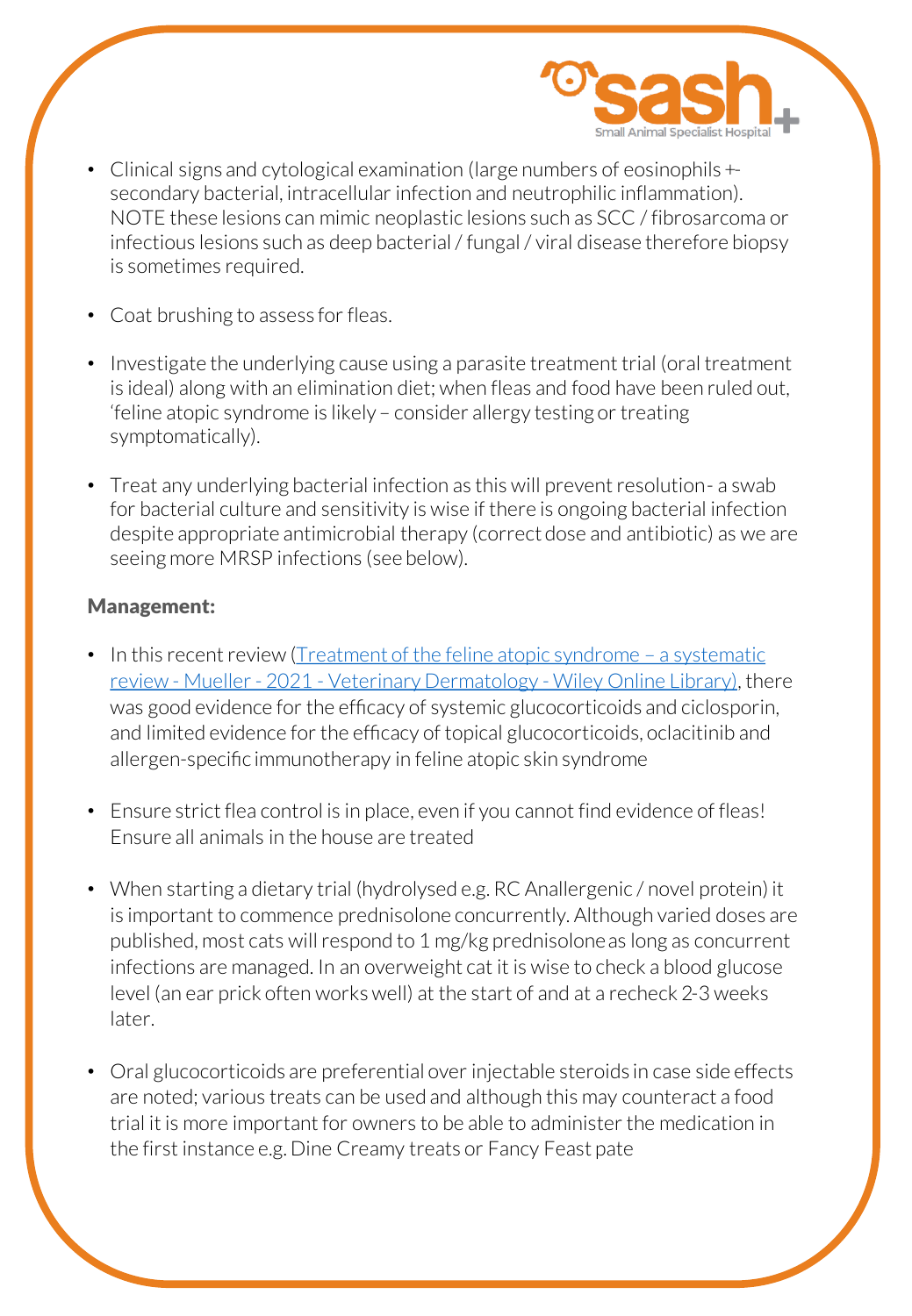

- Care must be taken with the long-term use of potent glucocorticoids due to the risk of adverse effects. Although cats seem to be more tolerant to systemic glucocorticoids than dogs, adverse effects including polydipsia, polyphagia, changes in weight, diabetes mellitus, urinary tract infection, iatrogenic hyperadrenocorticism, congestive heart failure, demodicosis and gastric ulceration can be seen.
- Prednisolone is tapered and stopped so that the effects of the food trial can be assessed. If there is a flare around week 8 of the dietary trial (90% of food allergic cats will have improved by this time), food can be ruled out as a cause of the allergic eosinophilic skin disease.
- For long term management, prednisolone should be weaned to the lowest effective dose e.g.twice weekly, or ciclosporin can be used as a long term treatment (7 mg / kg SID initially), again weaning to the lowest effective dose. It is important to note that toxoplasmosis although rare, has been reported on several occasions. Checking toxoplasma serology prior to commencing ciclosporin has advised: Toxoplasma-naïve cats may be at a slightly higher risk of developing toxoplasmosis following treatment with ciclosporin; preventative measures include avoid feeding raw meat, fitting bells over the collar to avoid successful hunting.
- Allergen-specific immunotherapy can be very effective, and it is very safe but because it can take several months to take effect, symptomatic treatment is often required initially.
- Antihistamines may have a steroid sparing effect: cetirizine 1 mg/kg every 24 hours can be effective in some patients.
- Oclacitinib is not licensed for use in cats and so far only small studies have been performed.
- TIP! it is important to look to look out for other / extra cutaneous signs in allergic cats – feline asthma, allergic otitis, sinusitis, conjunctivitis.